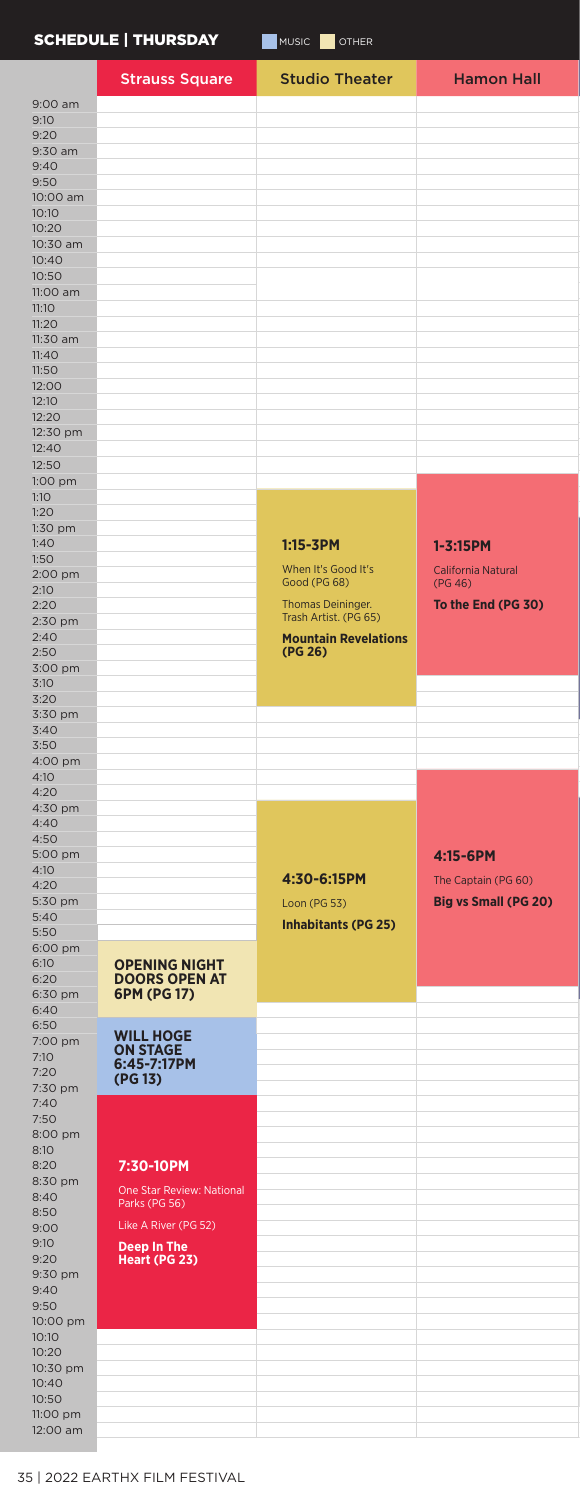| <b>Hall Arts</b>                        | <b>Curiosity Lounge</b> | <b>OTHER</b>         |                    |
|-----------------------------------------|-------------------------|----------------------|--------------------|
|                                         |                         |                      | 9:00 am            |
|                                         |                         |                      | 9:10               |
|                                         |                         |                      | 9:20               |
|                                         |                         |                      | 9:30 am            |
|                                         |                         |                      | 9:40<br>9:50       |
|                                         |                         |                      | 10:00 am           |
|                                         |                         |                      | 10:10              |
|                                         |                         |                      | 10:20              |
|                                         |                         |                      | 10:30 am           |
|                                         |                         |                      | 10:40<br>10:50     |
|                                         |                         |                      | 11:00 am           |
|                                         |                         |                      | 11:10              |
|                                         |                         |                      | 11:20              |
|                                         |                         |                      | 11:30 am           |
|                                         |                         |                      | 11:40              |
|                                         |                         |                      | 11:50<br>12:00     |
|                                         |                         |                      | 12:10              |
|                                         |                         |                      | 12:20              |
|                                         |                         |                      | 12:30 pm           |
|                                         |                         |                      | 12:40              |
|                                         |                         |                      | 12:50<br>1:00 pm   |
|                                         |                         |                      | 1:10               |
|                                         |                         |                      | 1:20               |
|                                         |                         |                      | 1:30 pm            |
|                                         |                         |                      | 1:40               |
|                                         |                         |                      | 1:50               |
| 1:30-3:30PM                             |                         |                      | 2:00 pm<br>2:10    |
|                                         |                         |                      | 2:20               |
| <b>ART IN THE</b><br><b>WILD SHORTS</b> |                         |                      | 2:30 pm            |
|                                         |                         |                      | 2:40               |
| (PG 33)                                 |                         |                      | 2:50<br>3:00 pm    |
|                                         |                         |                      | 3:10               |
|                                         |                         |                      | 3:20               |
|                                         |                         |                      | 3:30 pm            |
|                                         |                         |                      | 3:40               |
|                                         |                         |                      | 3:50               |
|                                         |                         |                      | 4:00 pm<br>4:10    |
|                                         |                         |                      | 4:20               |
|                                         |                         |                      | 4:30 pm            |
|                                         |                         |                      | 4:40               |
|                                         |                         |                      | 4:50<br>5:00 pm    |
| 4:30-6:30PM                             |                         |                      | 4:10               |
| They Carry Us With                      |                         |                      | 4:20               |
| Them: Gabriel Frey<br>(PG 65)           |                         |                      | 5:30 pm            |
| <b>Tigre Gente</b>                      |                         |                      | 5:40               |
| (PG 29)                                 |                         |                      | 5:50<br>6:00 pm    |
|                                         |                         |                      | 6:10               |
|                                         |                         |                      | 6:20               |
|                                         |                         |                      | 6:30 pm            |
|                                         |                         |                      | 6:40<br>6:50       |
|                                         |                         |                      | 7:00 pm            |
|                                         |                         |                      | 7:10               |
|                                         |                         |                      | 7:20               |
|                                         |                         |                      | 7:30 pm            |
|                                         |                         |                      | 7:40<br>7:50       |
|                                         |                         |                      | 8:00 pm            |
|                                         |                         |                      | 8:10               |
|                                         |                         |                      | 8:20               |
|                                         |                         |                      | 8:30 pm            |
|                                         |                         |                      | 8:40               |
|                                         |                         |                      | 8:50<br>9:00       |
|                                         |                         |                      | 9:10               |
|                                         |                         |                      | 9:20               |
|                                         |                         |                      | 9:30 pm            |
|                                         |                         |                      | 9:40<br>9:50       |
|                                         |                         | <b>OPENING NIGHT</b> | 10:00 pm           |
|                                         |                         | <b>AFTER PARTY</b>   | 10:10              |
|                                         |                         | 9:30-12AM            | 10:20              |
|                                         |                         | <b>Crow Museum</b>   | 10:30 pm           |
|                                         |                         | (PG 17)              | 10:40<br>10:50     |
|                                         |                         |                      | 11:00 pm           |
|                                         |                         |                      | $12.00 \text{ am}$ |

12:00 am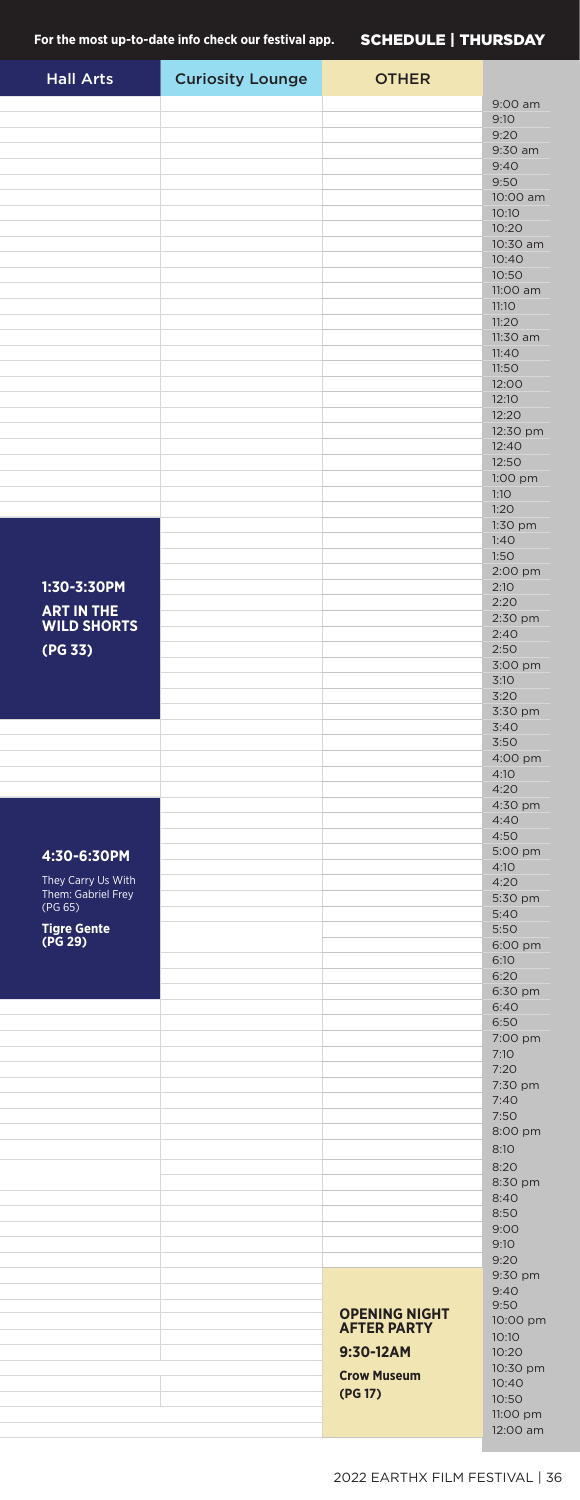#### SCHEDULE | FRIDAY MUSIC OTHER

|                   | SUNEDOLE   FRIDAT<br>MUSIC <b>DE</b> OTHER |                       |                             |  |
|-------------------|--------------------------------------------|-----------------------|-----------------------------|--|
|                   | <b>Strauss Square</b>                      | <b>Moody Hall</b>     | <b>Studio Theater</b>       |  |
|                   |                                            |                       |                             |  |
| 9:00 am<br>9:10   |                                            |                       |                             |  |
| 9:20              |                                            |                       |                             |  |
| 9:30 am           |                                            |                       |                             |  |
| 9:40              |                                            |                       |                             |  |
| 9:50              |                                            |                       |                             |  |
| 10:00 am<br>10:10 |                                            |                       |                             |  |
| 10:20             |                                            |                       |                             |  |
| 10:30 am          |                                            |                       |                             |  |
| 10:40             |                                            |                       |                             |  |
| 10:50             |                                            |                       |                             |  |
| 11:00 am<br>11:10 |                                            |                       |                             |  |
| 11:20             | 11AM-12:30PM                               |                       |                             |  |
| 11:30 am          | Life in the Slow Lane                      |                       |                             |  |
| 11:40             | (Pg 52)                                    |                       |                             |  |
| 11:50<br>12:00    | <b>Redford Center Student</b>              |                       |                             |  |
| 12:10             | <b>Stories</b>                             |                       |                             |  |
| 12:20             | <b>Zero Gravity (Pg 31)</b>                |                       |                             |  |
| 12:30 pm          |                                            |                       |                             |  |
| 12:40             |                                            |                       |                             |  |
| 12:50             |                                            |                       |                             |  |
| 1:00 pm<br>1:10   |                                            |                       |                             |  |
| 1:20              |                                            |                       |                             |  |
| 1:30 pm           |                                            |                       |                             |  |
| 1:40              |                                            |                       |                             |  |
| 1:50<br>2:00 pm   |                                            |                       |                             |  |
| 2:10              |                                            |                       | 1:30-3:30PM                 |  |
| 2:20              |                                            |                       | <b>Mission Mountain</b>     |  |
| 2:30 pm           |                                            |                       | (PG 54)                     |  |
| 2:40              |                                            |                       | <b>We Feed People</b>       |  |
| 2:50<br>3:00 pm   |                                            |                       | (PG 30)                     |  |
| 3:10              |                                            |                       |                             |  |
| 3:20              |                                            |                       |                             |  |
| 3:30 pm           |                                            |                       |                             |  |
| 3:40<br>3:50      | <b>FARMERS MARKET</b>                      |                       |                             |  |
| 4:00 pm           | $(PG 8) =$                                 |                       |                             |  |
| 4:10              | 3:30-5:30PM                                |                       |                             |  |
| 4:20              | Oak Cliff Veggie Project                   |                       |                             |  |
| 4:30 pm           |                                            |                       |                             |  |
| 4:40<br>4:50      | <b>ISAAC HOSKINS</b>                       |                       |                             |  |
| 5:00 pm           | <b>ON STAGE (PG 13)</b>                    |                       |                             |  |
| 4:10              | 4-5:30PM                                   |                       |                             |  |
| 4:20              |                                            |                       | 4:45-7PM                    |  |
| 5:30 pm           |                                            |                       | Slim Pickins'               |  |
| 5:40<br>5:50      |                                            |                       | (Pg 59)                     |  |
| 6:00 pm           |                                            |                       | <b>Learning to Drown</b>    |  |
| 6:10              |                                            |                       | (PG 26)                     |  |
| 6:20              |                                            |                       | <b>Black Ice (PG 21)</b>    |  |
| 6:30 pm<br>6:40   |                                            |                       |                             |  |
| 6:50              |                                            |                       |                             |  |
| 7:00 pm           |                                            | <b>EMILY SCOTT</b>    |                             |  |
| 7:10              |                                            | <b>ROBINSON ON</b>    |                             |  |
| 7:20              |                                            | <b>STAGE 7-7:30PM</b> |                             |  |
| 7:30 pm<br>7:40   |                                            | (PG 14)               |                             |  |
| 7:50              |                                            |                       |                             |  |
| 8:00 pm           |                                            |                       |                             |  |
| 8:10              |                                            |                       |                             |  |
| 8:20              |                                            |                       |                             |  |
| 8:30 pm<br>8:40   |                                            | 7:30-9:45PM           | 8-10PM                      |  |
| 8:50              |                                            | Nuisance Bear (PG 56) |                             |  |
| 9:00              |                                            | Fire of Love (PG 24)  | American Scar (PG 44)       |  |
| 9:10              |                                            |                       | <b>Battle for the Heart</b> |  |
| 9:20              |                                            |                       | of Texas (PG 19)            |  |
| 9:30 pm<br>9:40   |                                            |                       |                             |  |
| 9:50              |                                            |                       |                             |  |
| 10:00 pm          |                                            |                       |                             |  |
| 10:10             |                                            |                       |                             |  |
| 10:20<br>10:30 pm |                                            |                       |                             |  |
| 10:40             |                                            |                       |                             |  |
| 10:50             |                                            |                       |                             |  |
| 11:00 pm          |                                            |                       |                             |  |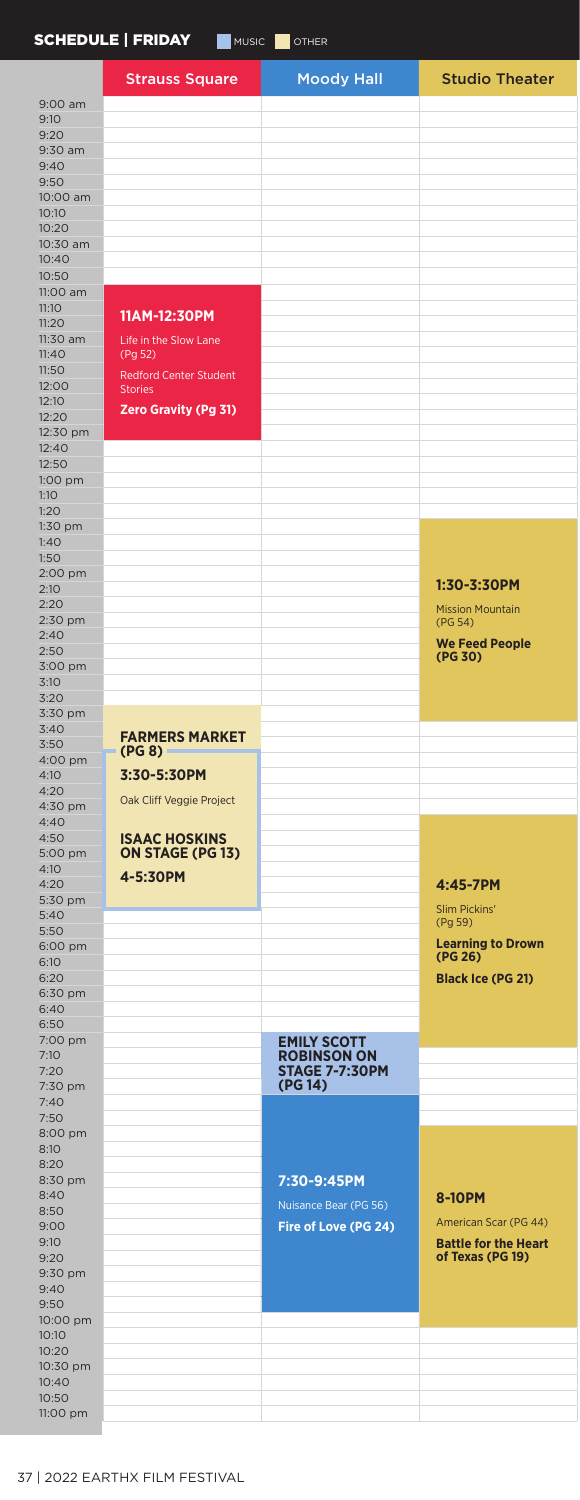### For the most up-to-date info check our festival app. **SCHEDULE | FRIDAY**

| <b>Hamon Hall</b>               | <b>Hall Arts</b>                                         |                   |
|---------------------------------|----------------------------------------------------------|-------------------|
|                                 |                                                          | 9:00 am           |
|                                 |                                                          | 9:10              |
|                                 |                                                          | 9:20              |
|                                 |                                                          | 9:30 am<br>9:40   |
|                                 |                                                          | 9:50              |
|                                 |                                                          | 10:00 am          |
|                                 |                                                          | 10:10             |
|                                 |                                                          | 10:20             |
|                                 |                                                          | 10:30 am<br>10:40 |
|                                 |                                                          | 10:50             |
|                                 |                                                          | 11:00 am          |
|                                 |                                                          | 11:10<br>11:20    |
|                                 |                                                          | 11:30 am          |
|                                 |                                                          | 11:40             |
|                                 |                                                          | 11:50             |
|                                 |                                                          | 12:00<br>12:10    |
|                                 |                                                          | 12:20             |
|                                 |                                                          | 12:30 pm          |
|                                 |                                                          | 12:40             |
|                                 |                                                          | 12:50             |
|                                 |                                                          | 1:00 pm<br>1:10   |
|                                 |                                                          | 1:20              |
|                                 |                                                          | 1:30 pm           |
| $1 - 3$ PM                      |                                                          | 1:40              |
| Raised from Earth (PG 57)       | 1:15-3PM                                                 | 1:50<br>2:00 pm   |
| <b>The Ants and the</b>         | Finding Gulo (PG 48)                                     | 2:10              |
| <b>Grasshopper (PG 28)</b>      | Return to Earth (PG 57)                                  | 2:20              |
|                                 | <b>Spirit of the Peaks (PG 28)</b>                       | 2:30 pm           |
|                                 |                                                          | 2:40<br>2:50      |
|                                 |                                                          | 3:00 pm           |
|                                 |                                                          | 3:10              |
|                                 |                                                          | 3:20              |
|                                 |                                                          | 3:30 pm           |
|                                 |                                                          | 3:40<br>3:50      |
|                                 |                                                          | 4:00 pm           |
|                                 |                                                          | 4:10              |
|                                 |                                                          | 4:20              |
| 4-6PM                           |                                                          | 4:30 pm<br>4:40   |
| Wastewater: A Tale of           |                                                          | 4:50              |
| Two Cities (PG 66)              | 4:15-6:30PM                                              | 5:00 pm           |
| Kahuli (PG 51)                  |                                                          | 4:10              |
| <b>Before They Fall (PG 20)</b> | Patagonia Provisions: The Ocean<br>Solution Film (PG 57) | 4:20<br>5:30 pm   |
|                                 | <b>Coextinction (PG 22)</b>                              | 5:40              |
|                                 |                                                          | 5:50              |
|                                 |                                                          | 6:00 pm<br>6:10   |
|                                 |                                                          | 6:20              |
|                                 |                                                          | 6:30 pm           |
|                                 |                                                          | 6:40              |
|                                 |                                                          | 6:50<br>7:00 pm   |
|                                 |                                                          | 7:10              |
|                                 |                                                          | 7:20              |
|                                 |                                                          | 7:30 pm           |
|                                 |                                                          | 7:40              |
|                                 |                                                          | 7:50<br>8:00 pm   |
|                                 |                                                          | 8:10              |
|                                 |                                                          | 8:20              |
| 8-10PM                          | 7:45-10PM                                                | 8:30 pm           |
| THE WHOLE BODY                  | Eric and the Bees (PG 48)                                | 8:40<br>8:50      |
| <b>SHORTS</b>                   | <b>Bastards' Road (PG 19)</b>                            | 9:00              |
| (PG 32)                         |                                                          | 9:10              |
|                                 |                                                          | 9:20              |
|                                 |                                                          | 9:30 pm<br>9:40   |
|                                 |                                                          | 9:50              |
|                                 |                                                          | 10:00 pm          |
|                                 |                                                          | 10:10             |
|                                 |                                                          | 10:20<br>10:30 pm |
|                                 |                                                          | 10:40             |
|                                 |                                                          | 10:50             |
|                                 |                                                          | 11:00 pm          |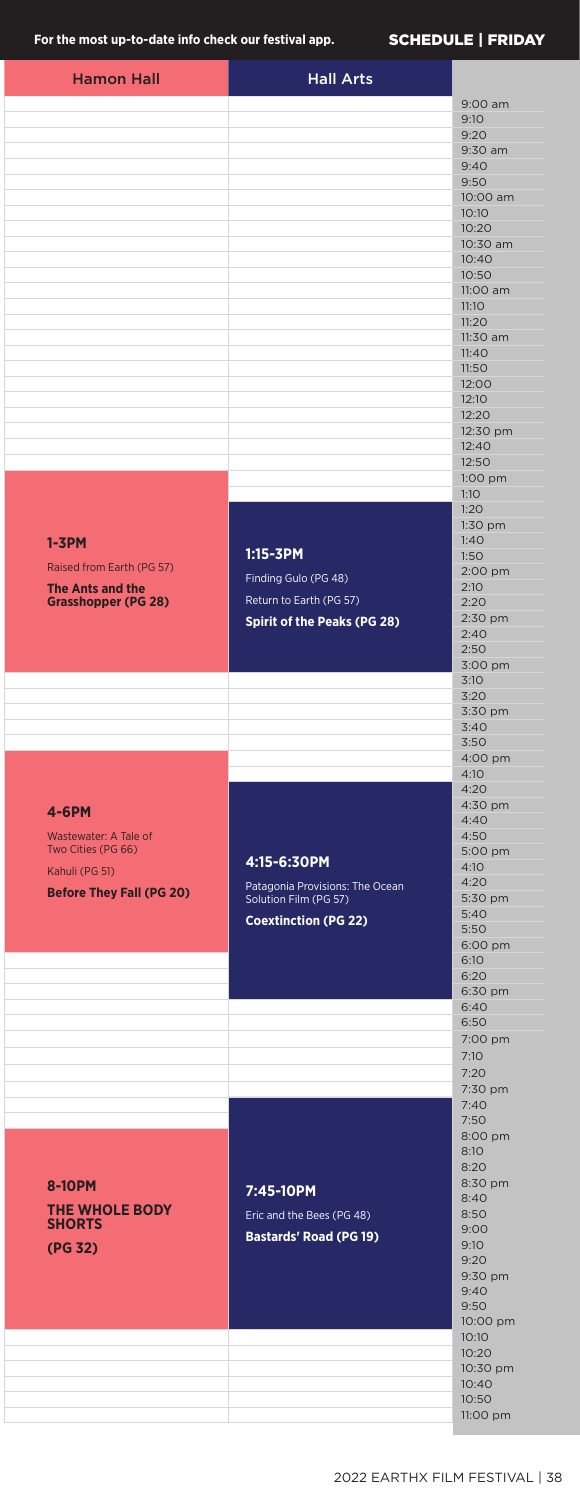## SCHEDULE | SATURDAY MUSIC OTHER

|                   | <b>Strauss Square</b>      | <b>Moody Hall</b>                     | <b>Studio Theater</b>                    |
|-------------------|----------------------------|---------------------------------------|------------------------------------------|
| 9:00 am           |                            |                                       |                                          |
| 9:10              |                            |                                       |                                          |
| 9:20              |                            |                                       |                                          |
| 9:30 am           |                            |                                       |                                          |
| 9:40              |                            |                                       |                                          |
| 9:50<br>10:00 am  |                            |                                       |                                          |
| 10:10             |                            |                                       |                                          |
| 10:20             |                            |                                       |                                          |
| 10:30 am          | 10-11:45AM                 |                                       |                                          |
| 10:40             | When It Comes from         |                                       | 10:15AM-12PM                             |
| 10:50             | the Earth (PG 68)          |                                       |                                          |
| 11:00 am<br>11:10 | Mother of the Sea (PG 54)  |                                       | <b>SOUTHERN LAND</b><br><b>AND WATER</b> |
| 11:20             | <b>Ferngully: The Last</b> |                                       | <b>SHORTS</b>                            |
| 11:30 am          | <b>Rainforest (PG 23)</b>  |                                       |                                          |
| 11:40             |                            |                                       | (PG 34)                                  |
| 11:50             |                            |                                       |                                          |
| 12:00             |                            |                                       |                                          |
| 12:10<br>12:20    |                            |                                       |                                          |
| 12:30 pm          |                            |                                       |                                          |
| 12:40             |                            |                                       |                                          |
| 12:50             |                            |                                       |                                          |
| 1:00 pm           |                            |                                       |                                          |
| 1:10              |                            |                                       |                                          |
| 1:20<br>1:30 pm   |                            |                                       |                                          |
| 1:40              |                            |                                       |                                          |
| 1:50              |                            |                                       |                                          |
| 2:00 pm           | 1:15-3:30PM                |                                       | 1:30-3:30PM                              |
| 2:10              | Slim Pickins'              |                                       | Finding Gulo (PG 49)                     |
| 2:20              | (PG 59)                    |                                       |                                          |
| 2:30 pm<br>2:40   | <b>Learning to Drown</b>   |                                       | Return to Earth<br>(PG 58)               |
| 2:50              | (PG 26)                    |                                       | <b>Spirit of the Peaks</b>               |
| 3:00 pm           | <b>Black Ice (PG 21)</b>   |                                       | (PG 27)                                  |
| 3:10              |                            |                                       |                                          |
| 3:20              |                            |                                       |                                          |
| 3:30 pm<br>3:40   |                            |                                       |                                          |
| 3:50              |                            |                                       |                                          |
| 4:00 pm           |                            |                                       |                                          |
| 4:10              |                            |                                       |                                          |
| 4:20              |                            |                                       |                                          |
| 4:30 pm<br>4:40   |                            |                                       |                                          |
| 4:50              |                            |                                       |                                          |
| 5:00 pm           |                            |                                       |                                          |
| 4:10              |                            |                                       |                                          |
| 4:20              | 4:30-6:30PM                |                                       |                                          |
| 5:30 pm           | <b>Chasing Ice (PG 22)</b> |                                       | 4:45-6:45PM                              |
| 5:40<br>5:50      |                            |                                       | The Captain (PG 60)                      |
| 6:00 pm           |                            |                                       | <b>Big vs Small</b>                      |
| 6:10              |                            |                                       | (PG 20)                                  |
| 6:20              |                            |                                       |                                          |
| 6:30 pm           |                            |                                       |                                          |
| 6:40<br>6:50      |                            |                                       |                                          |
| 7:00 pm           |                            | <b>ABRAHAM</b><br><b>ALEXANDER ON</b> |                                          |
| 7:10              |                            | <b>STAGE 6:45-7:15PM</b>              |                                          |
| 7:20              |                            | (PG 14)                               |                                          |
| 7:30 pm           |                            |                                       |                                          |
| 7:40              |                            |                                       |                                          |
| 7:50              |                            |                                       |                                          |
| 8:00 pm           |                            | 7:30-9:30PM                           |                                          |
| 8:10<br>8:20      |                            |                                       | 7:45-9:45PM                              |
| 8:30 pm           |                            | <b>Mission Mountain</b><br>(PG 54)    | Listen to the Beat of                    |
| 8:40              |                            | <b>We Feed People</b>                 | Our Images (PG 53)                       |
| 8:50              |                            | (PG 30)                               | <b>The Territory</b>                     |
| 9:00              |                            |                                       | (PG 28)                                  |
| 9:10<br>9:20      |                            |                                       |                                          |
| 9:30 pm           |                            |                                       |                                          |
| 9:40              |                            |                                       |                                          |
| 9:50              |                            |                                       |                                          |
| 10:00 pm          |                            |                                       |                                          |
| 10:10<br>10:20    |                            |                                       |                                          |
| 10:30 pm          |                            |                                       |                                          |
| 10:40             |                            |                                       |                                          |
| 10:50             |                            |                                       |                                          |
| 11:00 pm          |                            |                                       |                                          |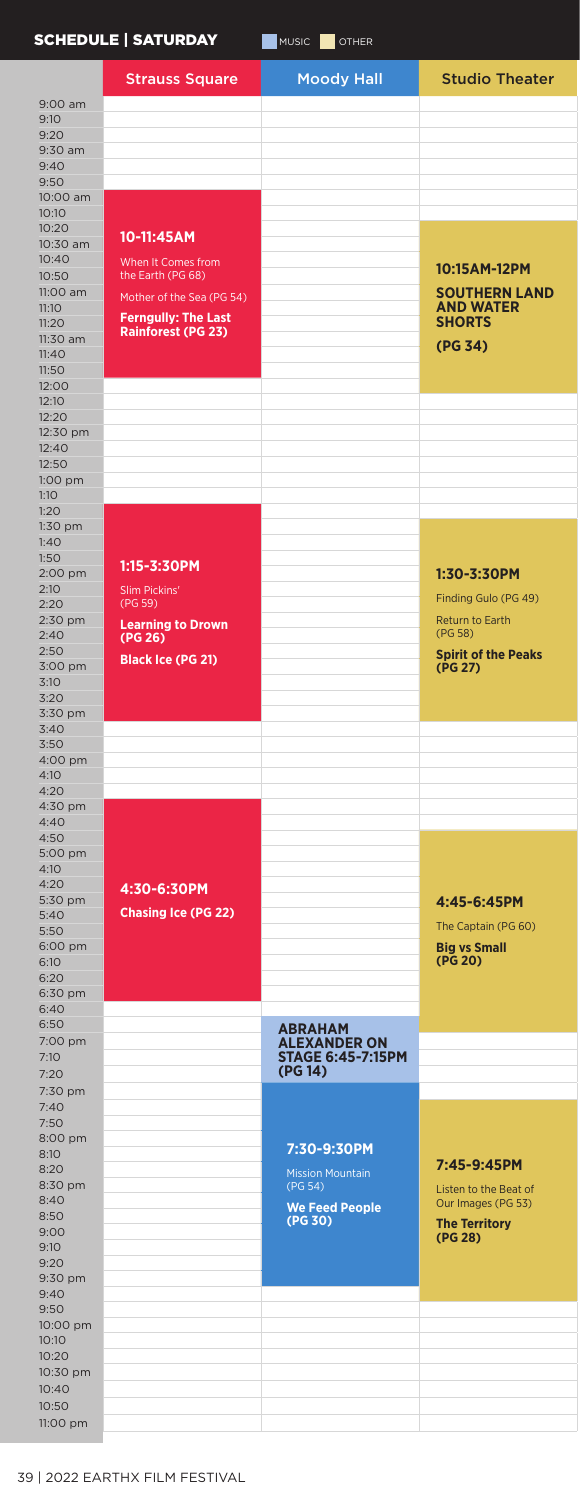For the most up-to-date info check our festival app. **SCHEDULE | SATURDAY** 

| <b>Hamon Hall</b>                     | <b>Hall Arts</b>                             | <b>Curiosity</b><br>Lounge              | Other            |                   |
|---------------------------------------|----------------------------------------------|-----------------------------------------|------------------|-------------------|
|                                       |                                              |                                         |                  | $9:00$ am         |
|                                       |                                              |                                         |                  | 9:10              |
|                                       |                                              |                                         |                  | 9:20<br>9:30 am   |
|                                       |                                              |                                         |                  | 9:40              |
|                                       |                                              |                                         |                  | 9:50              |
|                                       |                                              |                                         |                  | 10:00 am<br>10:10 |
|                                       |                                              |                                         |                  | 10:20             |
|                                       |                                              |                                         |                  | 10:30 am          |
| 10AM-                                 | 10:30AM-                                     |                                         |                  | 10:40<br>10:50    |
| 12:15PM                               | 12:45PM                                      |                                         |                  | 11:00 am          |
| <b>Bring Your</b>                     | <b>Community Power</b>                       |                                         |                  | 11:10             |
| <b>Own Brigade</b>                    | Arizona: En Nuestrxs<br>Manos (In Our Hands) |                                         |                  | 11:20<br>11:30 am |
| (PG 21)                               | (PG 47)                                      |                                         |                  | 11:40             |
|                                       | <b>Community Power</b>                       |                                         |                  | 11:50             |
|                                       | Nevada: Unidxs En<br>Acción (United In       |                                         |                  | 12:00             |
|                                       | Action) (PG 48)                              | 12-1PM                                  |                  | 12:10<br>12:20    |
|                                       | <b>Going Circular</b>                        | <b>PANEL:</b>                           |                  | 12:30 pm          |
|                                       | (PG 25)                                      | <b>NATURE FOR</b><br><b>ALL (PG 11)</b> |                  | 12:40             |
|                                       |                                              |                                         |                  | 12:50<br>1:00 pm  |
|                                       |                                              |                                         |                  | 1:10              |
|                                       |                                              |                                         |                  | 1:20              |
| $1 - 3:15$ PM                         |                                              |                                         |                  | 1:30 pm<br>1:40   |
| Patagonia                             | 1:30-3:30PM                                  |                                         |                  | 1:50              |
| Provisions: The                       | When It's Good It's                          |                                         |                  | 2:00 pm           |
| <b>Ocean Solution</b><br>Film (PG 57) | Good (PG 68)                                 |                                         |                  | 2:10<br>2:20      |
| <b>Coextinction</b>                   | Thomas Deininger.                            |                                         |                  | 2:30 pm           |
| (PG 22)                               | Trash Artist. (PG 65)                        |                                         |                  | 2:40<br>2:50      |
|                                       | <b>Mountain</b><br><b>Revelations</b>        |                                         |                  | 3:00 pm           |
|                                       | (PG 26)                                      |                                         | 2:30-4:30PM      | 3:10              |
|                                       |                                              |                                         | <b>JOHN MATA</b> | 3:20<br>3:30 pm   |
|                                       |                                              |                                         | <b>POSTER</b>    | 3:40              |
|                                       |                                              |                                         | <b>SIGNING</b>   | 3:50              |
|                                       |                                              |                                         |                  | 4:00 pm<br>4:10   |
|                                       |                                              |                                         |                  | 4:20              |
|                                       |                                              |                                         |                  | 4:30 pm<br>4:40   |
| 4-6:15PM                              |                                              |                                         |                  | 4:50              |
| Rebirth of a                          | 4:30-6:30PM                                  |                                         |                  | 5:00 pm           |
| Reef (PG 58)                          | <b>UNEXPECTED</b>                            | 5-6PM                                   |                  | 4:10<br>4:20      |
| <b>Newtok (PG</b>                     | <b>CONSERVATION</b>                          | <b>PANEL:</b><br><b>FOOD IN OUR</b>     |                  | 5:30 pm           |
| Z1)                                   | <b>SHORTS</b>                                | <b>COMMUNITY</b>                        |                  | 5:40              |
|                                       | (PG 34)                                      | (PG 11)                                 |                  | 5:50<br>6:00 pm   |
|                                       |                                              |                                         |                  | 6:10              |
|                                       |                                              |                                         |                  | 6:20              |
|                                       |                                              |                                         |                  | 6:30 pm<br>6:40   |
|                                       |                                              |                                         |                  | 6:50              |
|                                       |                                              |                                         |                  | 7:00 pm<br>7:10   |
|                                       |                                              |                                         |                  | 7:20              |
|                                       |                                              |                                         |                  | 7:30 pm           |
|                                       |                                              |                                         |                  | 7:40              |
|                                       |                                              |                                         |                  | 7:50<br>8:00 pm   |
|                                       |                                              |                                         |                  | 8:10              |
|                                       |                                              |                                         |                  | 8:20<br>8:30 pm   |
| 8-10PM                                | 8-9:45PM                                     |                                         |                  | 8:40              |
| <b>ART IN</b>                         | The Endless Wave<br>(PG 61)                  |                                         |                  | 8:50              |
| <b>THE WILD</b><br><b>SHORTS</b>      | Godspeed, Los                                |                                         |                  | 9:00<br>9:10      |
| (PG 33)                               | Polacos! (PG 24)                             |                                         |                  | 9:20              |
|                                       |                                              |                                         |                  | 9:30 pm           |
|                                       |                                              |                                         |                  | 9:40<br>9:50      |
|                                       |                                              |                                         |                  | 10:00 pm          |
|                                       |                                              |                                         |                  | 10:10             |
|                                       |                                              |                                         |                  | 10:20<br>10:30 pm |
|                                       |                                              |                                         |                  | 10:40             |
|                                       |                                              |                                         |                  | 10:50             |
|                                       |                                              |                                         |                  | 11:00 pm          |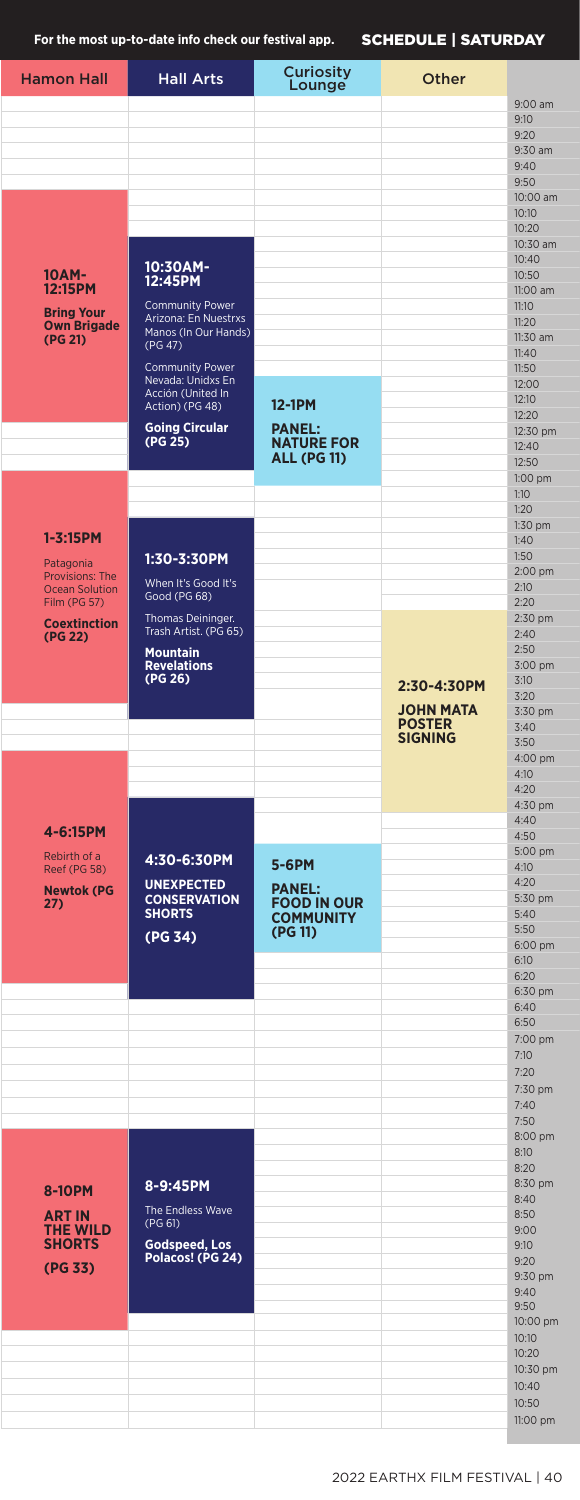|                   | SCHEDULE   SUNDAY                            | MUSIC<br>OTHER                   |                                 |
|-------------------|----------------------------------------------|----------------------------------|---------------------------------|
|                   | <b>Strauss Square</b>                        | <b>Studio Theater</b>            | <b>Hamon Hall</b>               |
| $9:00$ am         |                                              |                                  |                                 |
| 9:10              |                                              |                                  |                                 |
| 9:20              |                                              |                                  |                                 |
| 9:30 am           |                                              |                                  |                                 |
| 9:40              |                                              |                                  |                                 |
| 9:50              |                                              |                                  |                                 |
| 10:00 am<br>10:10 |                                              |                                  |                                 |
| 10:20             |                                              |                                  |                                 |
| 10:30 am          |                                              |                                  |                                 |
| 10:40             |                                              |                                  |                                 |
| 10:50             |                                              |                                  |                                 |
| 11:00 am          |                                              |                                  |                                 |
| 11:10             |                                              |                                  |                                 |
| 11:20             |                                              |                                  |                                 |
| 11:30 am          |                                              |                                  |                                 |
| 11:40             |                                              |                                  |                                 |
| 11:50<br>12:00    |                                              |                                  |                                 |
| 12:10             |                                              |                                  |                                 |
| 12:20             |                                              |                                  |                                 |
| 12:30 pm          |                                              |                                  |                                 |
| 12:40             |                                              |                                  |                                 |
| 12:50             |                                              |                                  |                                 |
| 1:00 pm           |                                              |                                  |                                 |
| 1:10              |                                              |                                  |                                 |
| 1:20              |                                              |                                  |                                 |
| 1:30 pm<br>1:40   |                                              |                                  |                                 |
| 1:50              |                                              |                                  |                                 |
| 2:00 pm           |                                              |                                  | $1:15 - 3:15$ PM                |
| 2:10              |                                              | 1:30-3:30PM                      | Rebirth of a Reef               |
| 2:20              |                                              | Eric and the Bees (PG 48)        | (PG 58)                         |
| 2:30 pm           |                                              |                                  | Newtok (PG 27)                  |
| 2:40<br>2:50      |                                              | <b>Bastards' Road</b><br>(PG 19) |                                 |
| 3:00 pm           |                                              |                                  |                                 |
| 3:10              |                                              |                                  |                                 |
| 3:20              |                                              |                                  |                                 |
| 3:30 pm           |                                              |                                  |                                 |
| 3:40              |                                              |                                  |                                 |
| 3:50              |                                              |                                  |                                 |
| 4:00 pm<br>4:10   |                                              |                                  |                                 |
| 4:20              |                                              |                                  |                                 |
| 4:30 pm           |                                              |                                  |                                 |
| 4:40              |                                              |                                  | 4:15-6PM                        |
| 4:50              |                                              |                                  |                                 |
| 5:00 pm           |                                              |                                  |                                 |
|                   |                                              |                                  | <b>THE WHOLE</b><br><b>BODY</b> |
| 4:10              | <b>CLOSING NIGHT</b><br><b>DOORS OPEN AT</b> |                                  | <b>SHORTS</b>                   |
| 4:20              | <b>5PM (PG 18)</b>                           | 4:45-6:45PM                      |                                 |
| 5:30 pm<br>5:40   |                                              |                                  | (PG 33)                         |
| 5:50              | 5:45-6:15PM                                  | Raised from Earth (PG 57)        |                                 |
| 6:00 pm           | <b>JAMESTOWN</b>                             | <b>The Ants and the</b>          |                                 |
| 6:10              | <b>REVIVAL ON</b>                            | <b>Grasshopper (PG 28)</b>       |                                 |
| 6:20              | STAGE (PG 14)                                |                                  |                                 |
| 6:30 pm           |                                              |                                  |                                 |
| 6:40<br>6:50      |                                              |                                  |                                 |
| 7:00 pm           |                                              |                                  |                                 |
| 7:10              |                                              |                                  |                                 |
| 7:20              |                                              |                                  |                                 |
| 7:30 pm           | 6:30-9PM                                     |                                  |                                 |
| 7:40              | Mylo (PG 55)                                 |                                  |                                 |
| 7:50<br>8:00 pm   | The Yin & Yang of                            |                                  |                                 |
| 8:10              | Gerry Lopez (PG 29)                          |                                  |                                 |
| 8:20              |                                              |                                  |                                 |
| 8:30 pm           |                                              |                                  |                                 |
| 8:40              |                                              |                                  |                                 |
| 8:50<br>9:00      |                                              |                                  |                                 |
| 9:10              |                                              |                                  |                                 |
| 9:20              |                                              |                                  |                                 |
| 9:30 pm           |                                              |                                  |                                 |
| 9:40              |                                              |                                  |                                 |
| 9:50              |                                              |                                  |                                 |
| 10:00 pm          |                                              |                                  |                                 |
| 10:10<br>10:20    |                                              |                                  |                                 |
| 10:30 pm          |                                              |                                  |                                 |
| 10:40<br>10:50    |                                              |                                  |                                 |